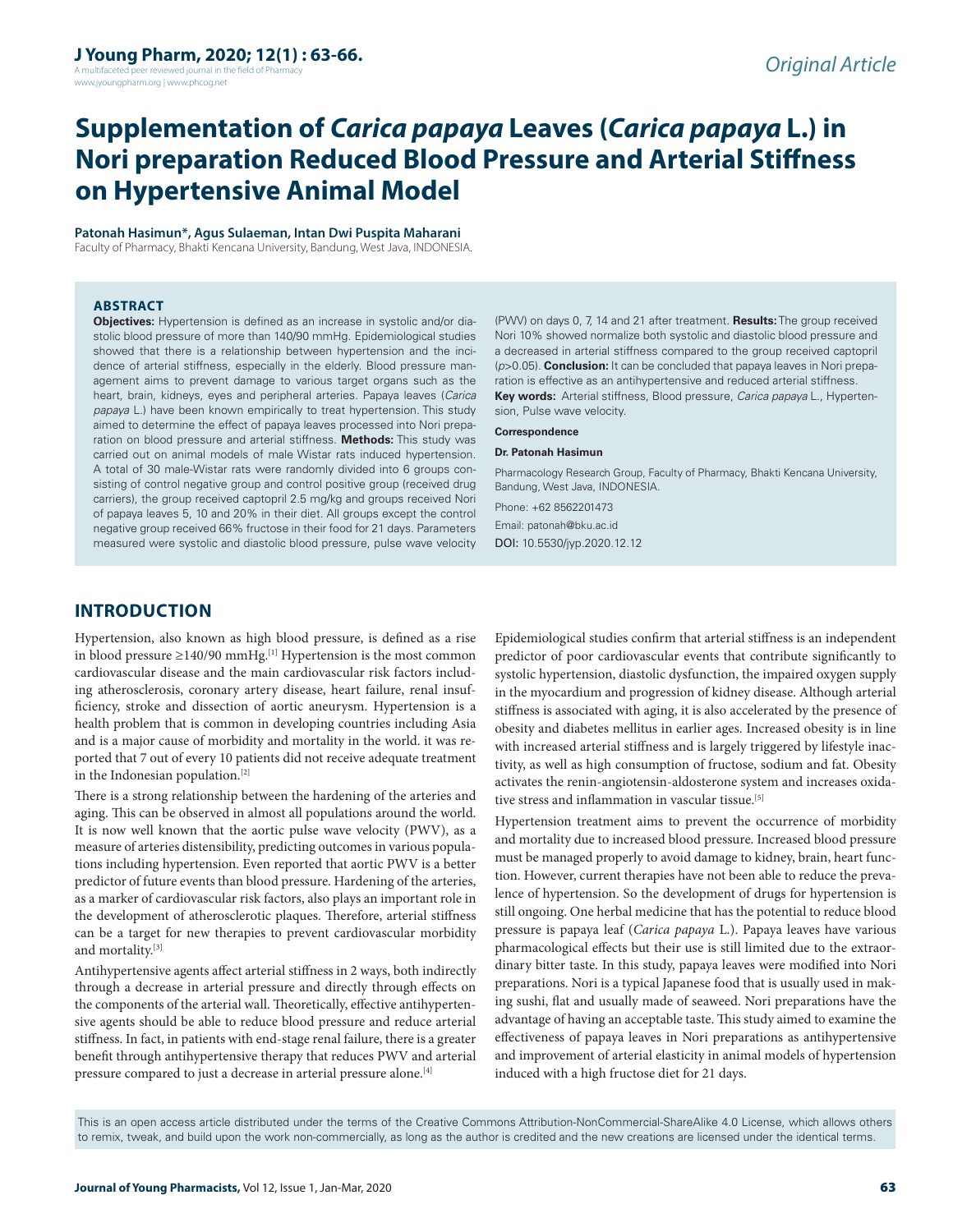# **MATERIALS AND METHODS**

### Ethical approval

This study was conducted in the Pharmacology laboratory of Faculty of Pharmacy, Bhakti Kencana University, Bandung, West Java, Indonesia. All procedure in this study was approved by the ethical committee, Padjadjaran University, Sumedang, Indonesia and obtained ethical clearance (no 399/UN6.C.16PN/2017).

# Experimental animals

Male Wistar rat weighing approximately 200-250 g (2-3 months) were obtained from D Wistar provider animal for experimental purpose. All animal were placed in plastic cages with free access to standard commercial food and drinking water. The cages were placed in the room with 12 hr alternates light and dark cycles.

# Nori Preparation of papaya leaves

The part of *Carica papaya* L. plant used in this study was papaya leaves obtained from Manoko Lembang plantations, Bandung, Indonesia. Botanical identification was carried out at the Laboratory of Biology, Faculty of Mathematics and Natural Sciences, Padjajaran University, Bandung, Indonesia. (No. 088/HB/02/2017)

Fresh papaya leaves are cleaned from the dirt that is attached under running water. A total of 300 g of papaya leaves were boiled with the addition of 5 g of low sodium salt (purchased from local Pharmacy) for 5 min to reduce the bitter taste of papaya leaves. Furthermore, the decoction of papaya leaves is filtered and squeezed, then mashed using a blender (Miyako blender). Papaya leaves that have been mashed are mixed with 7 g powdered seaweed stew in 900 mL aquadest (Swallow brand seaweed purchased from the local grocery). The papaya leaves are mixed with seaweed stew, with a ratio of 4: 1. Then it is ground into thin sheets and dried in an oven at 100°C for 30 min. Nori preparation of *Carica papaya* leaves processed with a variety of concentrations of 5, 10 and 20% mixed with standard feed containing high-fructose 66%.

# High-fructose diet composition

Diets containing high fructose are made by mixing standard feed for mice (purchased from animal food grocery) mixed with D-Fructose by 66% until homogeneous. Then milled and dried in an oven at 100°C for 30 min.

# Experimental design

Thirty male Wistar rats which had been acclimatized for 14 days were then grouped randomly into 6 groups consisting of negative control group (received drug carriers), positive control group (received drug carriers), group received captopril 2.5 mg/kg, the treatment group received Nori dose 5, 10 and 20%. All groups except the normal group received a high fructose diet 21 days. On the 21<sup>st</sup> day blood pressure was measured and the pulse wave velocity.

# Measurement of blood pressure

Measurement of systolic and diastolic blood pressure on day 0, 7, 14 and 21 used a non-invasive method "CODA® Kent Scientific Corporation" which can read systolic and diastolic blood pressure. The tool uses a Volume Pressure Recording (VPR) sensor type.

#### Measurement of pulse wave velocity

PVW measurements are carried out using non-invasive methods. PWV measurements are carried out according to the method reported in previous studies.[6] Measurements of arterial stiffness were carried out on day 21 after treatment. This method was done by measuring the speed of blood flow coming out of the heart to the tail base of the test animal using an electrocardiogram (ECG) and photoplethysmogram (PPG) sensors. An increase in time taken indicates arterial stiffness.

# Statistical analysis

Data obtained analysis by one-way ANOVA post hoc test and presented as mean ± standard deviation. Furthermore, analysis statistically was performed for comparing among the treatment group with an LSD test using the SPSS program (SPSS V. 17.0). statistically significant was considered as  $P$  value  $\leq 0.05$ .

# **RESULTS**

The results of an examination of the phytochemical components in fresh papaya leaves are shown in Table 1. *Carica papaya* L is one of the plants that have various benefits both as food and health care and treatment of various diseases including hypertension. Its pharmacological activity is related to the content of its active compounds including alkaloids, flavonoids, cardiac glycosides, saponins.[7,8]

# Effect of *Carica papaya* leaves on systolic blood pressure

The results of systolic blood pressure measurements on days 0, 7, 14 and 21 are shown in Table 2. The group that received a high fructose diet showed an increase in systolic blood pressure by 35%. While the group that received papaya leaves did not show an increase in systolic blood pressure.

# Effect of papaya leaves in Nori preparation on diastolic blood pressure

Diastolic blood pressure measurement results are shown in Table 3. The group that received a high-fructose diet showed an increase in diastolic blood pressure by 11% on day 21. While the group receiving Nori did not show an increase in diastolic blood pressure (Table 3).

# Effect of papaya leaves in Nori preparation on arterial stiffness

A high-fructose diet causes arterial stiffness which is characterized by an increase in the PWV value (Table 4). Administration of 66% fructose in the diet for 21 days increased arterial stiffness by 22%. The administration Nori of papaya leaves diet 5, 10 and 20% can reduced PWV values by 31, 39 and 33% respectively.

# **DISCUSSION**

The provision of 66% high-fructose diet for 21 days can increase systolic and diastolic blood pressure significantly different than the normal group (Table 2 and 3). Fructose increases blood pressure through the formation of aldehyde conjugate levels which are the result of fructose metabolism. Aldehyde binds to protein membranes which cause Ca+ channel disturbances which increase free calcium levels, peripheral resistance and increased blood pressure.<sup>[9]</sup>

#### **Table 1: Phytochemical content in papaya leaves (***Carica papaya* **L.).**

| <b>No</b>      | Compound          | Papaya leaves |  |
|----------------|-------------------|---------------|--|
|                | Alkaloid          | $\pm$         |  |
| $\overline{2}$ | Flavonoid         | $^{+}$        |  |
| 3              | Tannin            | $^{+}$        |  |
| $\overline{4}$ | Saponin<br>$^{+}$ |               |  |
| 5              | Triterpenoid      | $^{+}$        |  |
|                |                   |               |  |

+: identified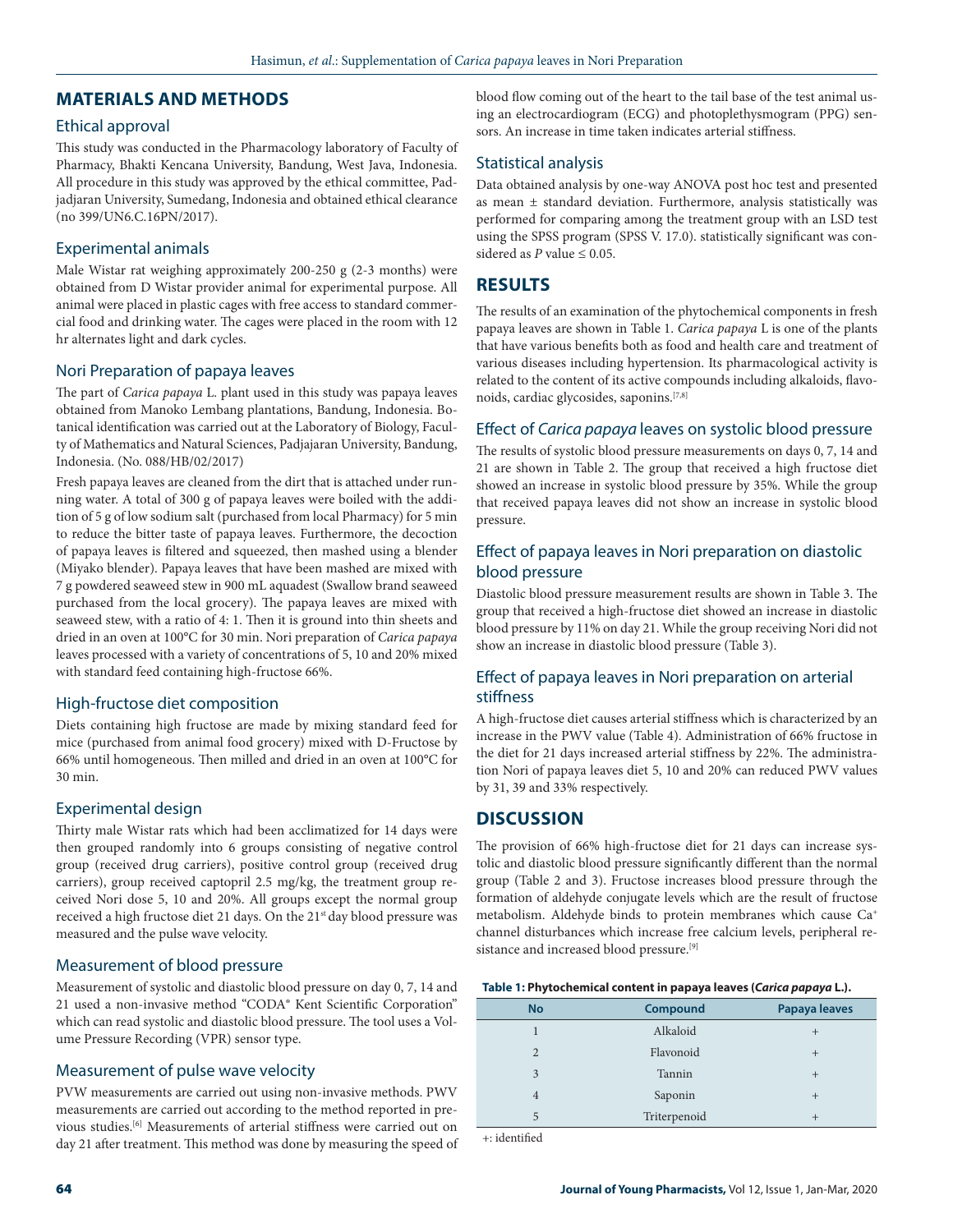**Table 2: Effect of papaya leaves on systolic blood pressure (mmHg) on day 0, 7, 14 and 21 after treatment.**

| <b>Treatment</b><br>group  | Systolic blood pressure (mean $\pm$ SD) on day |                      |                      |                         |
|----------------------------|------------------------------------------------|----------------------|----------------------|-------------------------|
|                            | 0                                              | 7                    | 14                   | 21                      |
| Negative<br>control        | $113.8 \pm 1.09$                               | $113.8 + 1.09\alpha$ | $114.2 + 0.44\alpha$ | $114.6 + 0.83^* \alpha$ |
| Positive<br>control        | $114.2 + 0.83$                                 | $127.6 \pm 1.09*$    | $144.8 + 0.83*$      | $174.8 + 0.83*$         |
| Captopril 2.5<br>mg/kg     | $113.6 \pm 0.89$                               | $114.6 + 0.54\alpha$ | $113.8 \pm 0.44$ a   | $112+0.70\alpha$        |
| 5% of papaya<br>leaves     | $113.8 + 0.83$                                 | $114.2 + 0.83\alpha$ | $113.4 + 0.54\alpha$ | $110.8 + 0.83^* \alpha$ |
| $10\%$ of<br>papaya leaves | $114.6 \pm 1.14$                               | $114.6 + 0.89a$      | $113.6 \pm 0.89$ a   | $112.8 + 0.83\alpha$    |
| 20% of papaya<br>leaves    | $113.6 + 0.89$                                 | $113.8 + 0.83\alpha$ | $111 \pm 1.58\alpha$ | $110.8 + 0.83^*$ a      |

**Table 3: Effect of papaya leaves in Nori preparation on diastolic blood pressure (mmHg) on day 0, 7, 14 and 21 after treatment.**

| <b>Treatment</b>       | Diastolic blood pressure (mean $\pm$ SD) on day |                     |                     |                     |
|------------------------|-------------------------------------------------|---------------------|---------------------|---------------------|
| group                  | 0                                               | 7                   | 14                  | 21                  |
| Negative control       | $85.2 + 0.83$                                   | $83.8 + 0.83^*$ a   | $83.8 + 0.83^*$ a   | $84.2 + 0.83^*$ a   |
| Positive control       | $84.2 + 1.09$                                   | $88.2 + 0.83*$      | $90.8 + 0.83*$      | $94.8 + 0.83*$      |
| Captopril 2.5<br>mg/kg | $84.6 + 0.54$                                   | $85.2 + 0.83\alpha$ | $82.4 + 1.34$       | $82.2 + 0.83\alpha$ |
| 5% papaya leaves       | $84.8 + 1.30$                                   | $85.8 + 0.83\alpha$ | $83.8 + 0.83^*$ a   | $82.8 + 0.83^*$ a   |
| 10 % papaya<br>leaves  | $84.2 \pm 1.78$                                 | $83.8 + 0.83^*$ a   | $83.4 + 0.89\alpha$ | $82.6 + 1.14\alpha$ |
| 20% papaya<br>leaves   | $83.8 + 0.89$                                   | $84.2 + 0.83\alpha$ | $83.2 + 0.83\alpha$ | $81.2 + 0.83\alpha$ |

(\*): There was a significant difference compared to group received captopril 2.5 mg/kg (*p*<0.05)

(**α**): There was a significant difference compared to the positive control group (*p*<0.05)

Nori of papaya leaves in 5, 10 and 20% diet can reduce systolic blood pressure by 37, 36 and 37% respectively (Table 2). In addition, reducing diastolic blood pressure by 13, 13 and 14% respectively (Table 3). The results of this study are in line with previous studies which reported that papaya leaves can reduce glucose and cholesterol levels in the blood.<sup>[10]</sup> It is known that diabetes mellitus is often accompanied by hyperlipidemia and hypertension. Uncontrolled diabetes mellitus increases the risk of complications of kidney damage which results in an increase in blood pressure (hypertension). In addition, insulin also plays a role in regulating lipoprotein synthesis. The presence of insulin resistance in diabetes causes overproduction of lipoproteins in the liver resulting in hyperlipidemic.[11] Papaya leaves have been used by Indonesian people as a healthy vegetable, dealing with various diseases including high blood pressure. Moreover, research on phytochemical components and pharmacological activities have been widely reported. Therefore, papaya leaves can be considered a functional food for maintaining health. One of its potential as an antioxidant that plays a role in counteracting free radicals as an initial stage of the disruption in the body system.

Pulse Wave Velocity (PWV) is an important index to determine the risk of cardiovascular dysfunction and is used as an early warning for possible risk factors. The PWV measurement method we use is a non-invasive

#### **Table 4: Effect of** *Carica papaya* **leaves in Nori preparation on pulse wave velocity (PWV) for a 21-day treatment.**

| <b>Treatment group</b> | PWV on T21                     |  |
|------------------------|--------------------------------|--|
|                        | Mean $\pm$ SD (cm/s)           |  |
| Negative control       | $437.60 \pm 19.05\alpha$       |  |
| Positive control       | $563.30 + 14.03*$              |  |
| Captopril 2.5 mg/kg    | $300.23 + 16.71\alpha$         |  |
| 5% papaya leaves       | $388.03 + 18.14^{*} \alpha$    |  |
| 10% papaya leaves      | $343.03 + 19.99\alpha$         |  |
| 20% papaya leaves      | $375.94 + 22.99^{\ast} \alpha$ |  |

(\*): There was a significant difference compared to group received captopril 2.5 mg/kg (*p*<0.05)

(α): There was a significant difference compared to the positive control group (*p*<0.05)

method, of course, this is an easy method to determine arterial stiffness accurately, without the need for test animal surgery. Based on the PWV values obtained, it becomes an illustration of how hard the heart works and can also be a reference for determining the diagnosis of arterial stiffness.

In general, PWV measurements are performed using two blood vessel measurement points, which are defined as the ratio of the pulse wave transmission distance and the pulse transmission time. Therefore, for the design of PWV measurement devices, a sensor is needed to measure the condition of the arteries to obtain the time acquisition signal and get a time difference from the pulse wave signal. The high value of PWV (Pulse Wave Velocity) shows the presence of higher arterial stiffness. The stiffness of the arteries causes the inflexibility of the arterial wall to increase because the energy from the pulse of each blood pressure cannot be stored in the flexible blood vessel wall.

The papaya leaf diet as a Nori preparation can reduce arterial stiffness as evidenced by a reduction in PWV rates compared to the control group (Table 4). These results support previous studies reported that *Carica papaya* can inhibit the occurrence of oxidative stress through the inhibition of Inducible Nitric Oxide Synthase (iNOS) activity<sup>[12]</sup> which inhibits the occurrence of inflammation.[13] Papaya leaves have been reported to have high saponin and polyphenol compounds and have been empirically used to treat various diseases. In addition, papaya leaf ethanol extract has been reported to produce a high antioxidant activity.[14]

It has been reported that aging of the heart organ physiologically decreases the tolerance of the heart to oxidative stress thereby increasing the risk of cardiovascular disease.<sup>[15]</sup> This occurs due to damage to blood vessel endothelial cells characterized by increased arterial stiffness. The results of this study indicate that one mechanism of action of papaya leaves in lowering blood pressure includes reducing arterial stiffness (Table 4).

### **CONCLUSION**

All together can be concluded that supplementation papaya leaves in Nori preparation had an effect in stabilizing systolic and diastolic blood pressure and reduced arterial stiffness in animal model hypertension.

# **ACKNOWLEDGEMENT**

Authors thank to LPPM, Bhakti Kencana University, Bandung for funding the research.